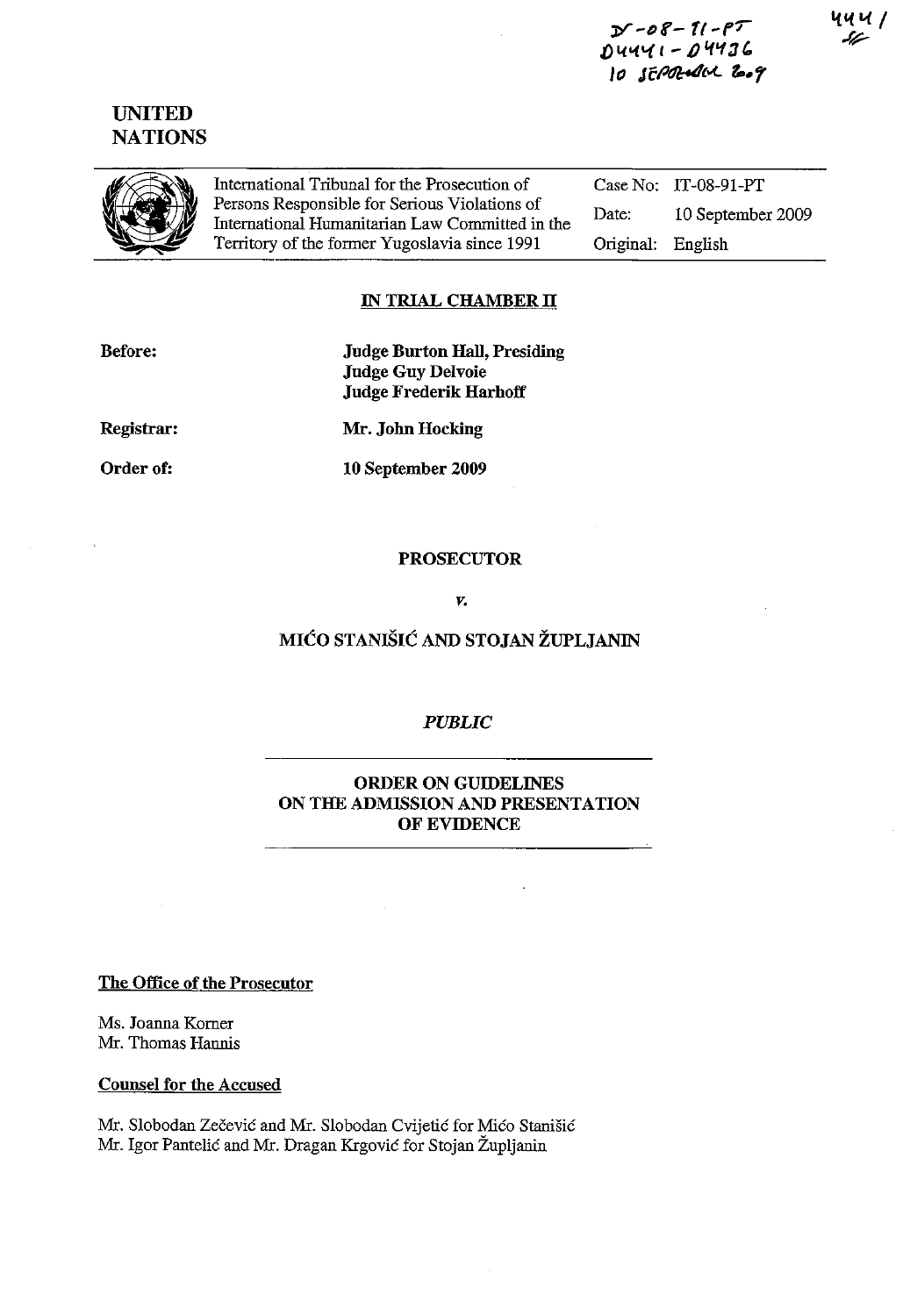**TRIAL CHAMBER II** ("Trial Chamber") of the International Tribunal for the Prosecution of Persons Responsible for Serious Violations of International Humanitarian Law Committed in the Territory of the former Yugoslavia since 1991 ("Tribunal");

**RECALLING** that pursuant to Article 20(1) of the Statute Trial Chambers shall ensure that trials are fair and expeditious and that proceedings are conducted in accordance with the rules of procedure and evidence, with full respect for the rights of the accused and due regard for the protection of victims and witnesses;

**RECALLING** that pursuant to Rule 54 the Trial Chamber may issue such orders as may be necessary for the conduct of the trial and that pursuant to Rule 90(F) the Trial Chamber shall exercise control over the mode and order of interrogating wituesses and presenting evidence so as to (i) make the interrogation and presentation effective for the ascertainment of the truth, and (ii) avoid needless consumption of time;

**CONSIDERING** that it is appropriate for the Trial Chamber to set out the manner in which it intends to conduct the trial and that the guidelines set forth in Annex A will ensure transparency in this respect and notice to the parties;

**CONSIDERING** that the guidelines will promote efficient and expeditious trial proceedings while ensuring full respect for the rights of the accused;

**PURSUANT TO** Article 20 and 21 of the Statute, and Rules 54, 89 and 90 of the Rules of Procedure and Evidence;

**ADOPTS** the guidelines attached in Annex A which are to be followed during the trial unless specifically ordered otherwise by the Trial Chamber.

Done in English and French, the English version being authoritative.

D.J.Y

Judge Burton Hall Presiding

Dated this tenth day of September 2009 At The Hague The Netherlands

[Seal of the Tribunal]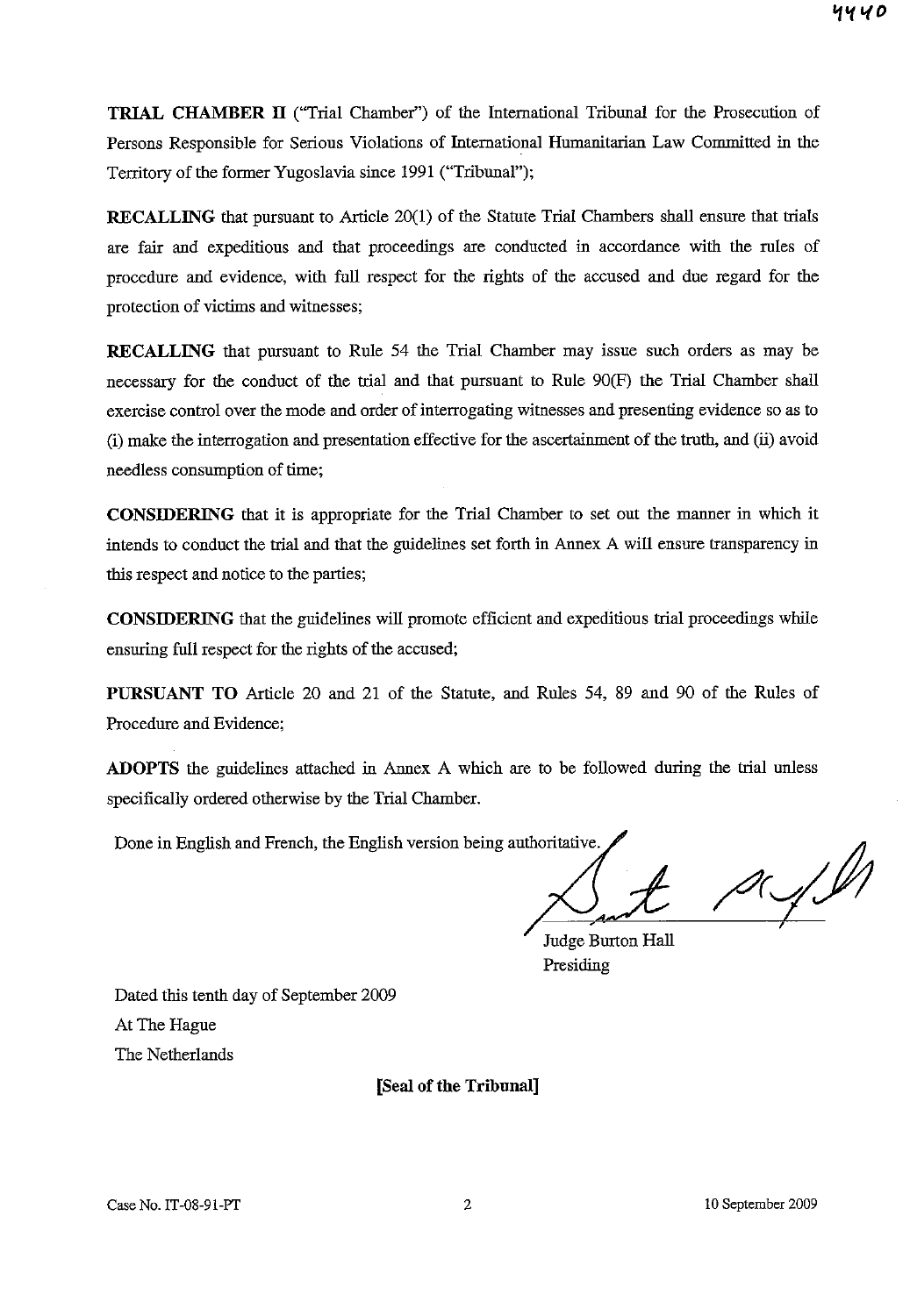## **ANNEX A**

#### **GUIDELINES ON THE ADMISSION AND PRESENTATION OF EVIDENCE**

L In the admission of evidence, the Trial Chamber will be gnided by the best evidence rule. Each party shall produce their evidence by following this rule as far as practicable.

2. Pursuant to Rule 89(C), the Trial Chamber will not admit evidence which it considers to be without relevance and probative value. It is for the tendering party to demonstrate the relevance and probative value of the evidence.

3. It is for a party to demonstrate the connection of an exhibit with the substance of the testimony of the witness through whom the party seeks to tender the exhibit.

4. There is no rule which prohibits the admission into evidence of documents merely because their alleged source was not called to testify. Likewise, the fact that a document has neither a signature nor a stamp is not in itself a reason to find that the document is not authentic.

5. According to the practice of the Tribunal, circumstantial evidence including hearsay evidence is admissible. However, the probative value of such evidence will in general be less than the direct evidence of a witness.<sup>1</sup>

6. Material on a party's exhibit list may be requested to be admitted into evidence by that party. In the event that a party seeks to admit into evidence material that is not on its exhibit list, the party must, prior to requesting admission into evidence, seek the leave of the Trial Chamber by way of a written motion to add the material in question to the exhibit list.

7. It is the duty of each party to present its evidence in a specific and concentrated manner. Except in exceptional circumstances, parties may not request the admission into evidence of very long documents, such as books, diaries or reports, when only certain passages thereof are relevant to the testimony of the witness through whom the document is presented. The parties are requested to seek the admission into evidence of any large collections of documents through bar table motions.

8. This trial will use e-court and the parties are reminded that, as a resnlt, the principle is that all documents shall be handled through the e-court system. Hardcopies of a document may be used by a party only where the party has been unable, due to unforeseen circumstances, to put a

<sup>&</sup>lt;sup>1</sup> Prosecutor v. Zlatko Aleksovski, Case No. IT-95-14/1-AR73, Decision on Prosecutor's appeal on admissibility of evidence, 16 February 1999, para. IS.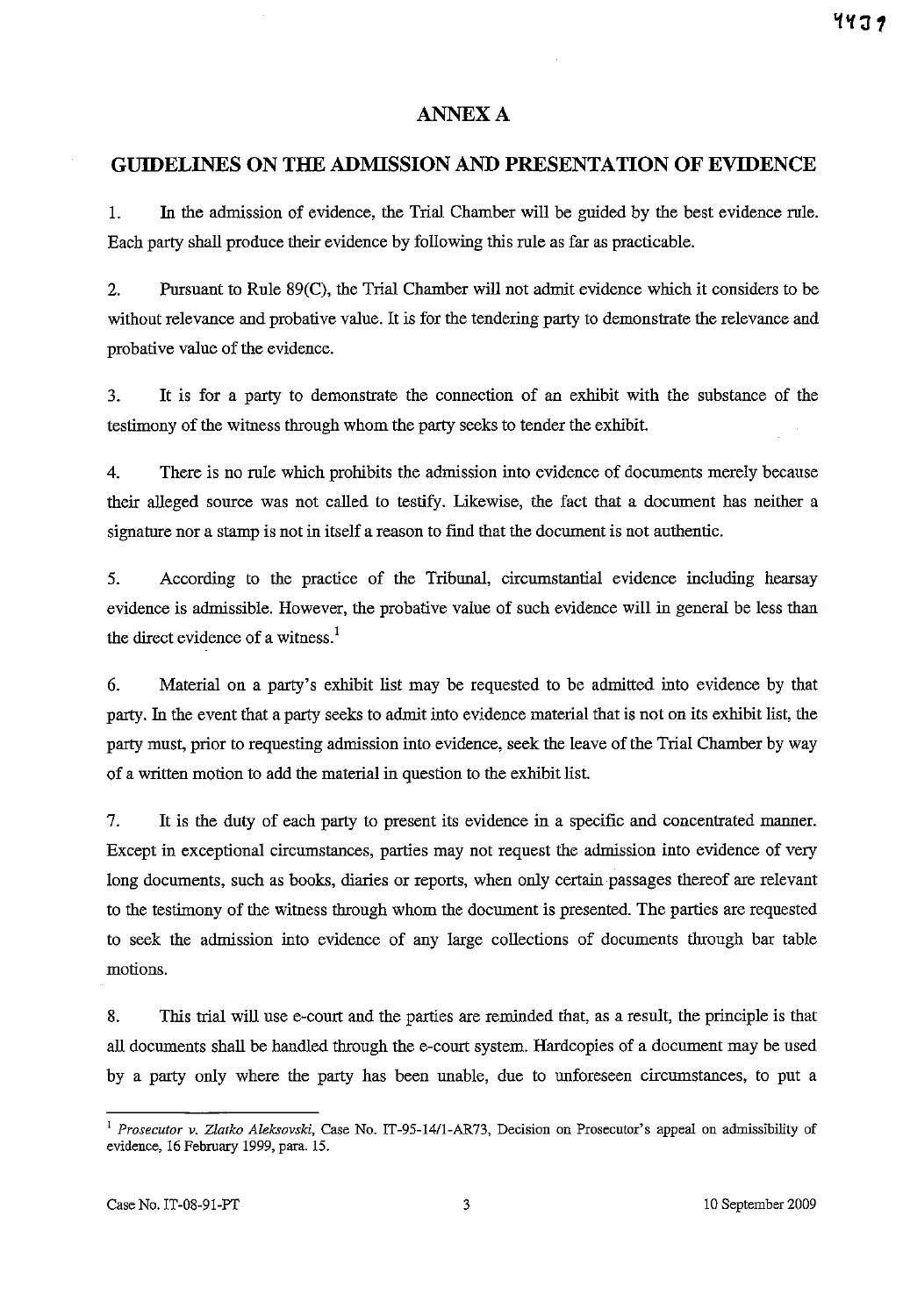document into the e-court system. When use of hardcopies of a document is permitted, the tendering party is responsible to produce copies to the witness, the opposite party, the Trial Chamber, the Registrar and the interpreters.

9. Prior to the calling of its first witness, the Prosecution shall release all documents on its Rule 65 *ter* exhibit list in the e-court system.

10. By 4 p.m. every Thursday, the party whose case is being presented shall provide the Trial Chamber, the Registrar and the other parties with an electronic list of the witnesses it intends to call the following week indicating the order of their testimony and the time estimated for the examination-in-chief. **It** is the duty of the calling party to notify the Trial Chamber, the Registrar and the other parties as soon as possible of any changes to the order of witnesses.

ll. The calling party shall provide the Trial Chamber, the Registry and the other parties with an electronic list of the documents or material it intends to use during the examination-in-chief no later than 72 hours prior to the testimony of the relevant witness when the total number of pages exceeds 100, and in all other cases 48 hours in advance of the testimony.

12. The calling party shall submit the final list of documents or material to be used during examination-in-chief no later than 4 p.m. on the working day prior to the testimony of a witness.

13. Proofmg notes shall be distributed to the Trial Chamber, the Registrar and the other parties as soon as possible after the conclusion of the proofmg session.

14. Upon the witness making the solemn declaration pursuant to Rule 90, the cross-examining parties shall provide electronically to the Trial Chamber, the Registrar and the other parties a list of the documents and other material that they may use in cross-examination.

15. If any party wishes to use material which has not been timely noticed pursuant to these gnidelines, it may only do so with the leave of the Trial Chamber.

16. The parties are to organise their presentation of evidence in a way that avoids repetition of evidence that is already on the record. The Trial Chamber may prohibit inappropriate, repetitive or irrelevant questions, including those constituting an unjustified attack on a witness.

17. The parties are to avoid lengthy, complicated or combined questions which may confuse the witnesses. The parties are to avoid paraphrasing previous testimony or statements of wituesses, but shall quote the directly relevant passage and indicate the exact page numbers and relevant lines. The parties are requested to restrict such quoting to situations when it is strictly necessary for the understanding of the question to be put.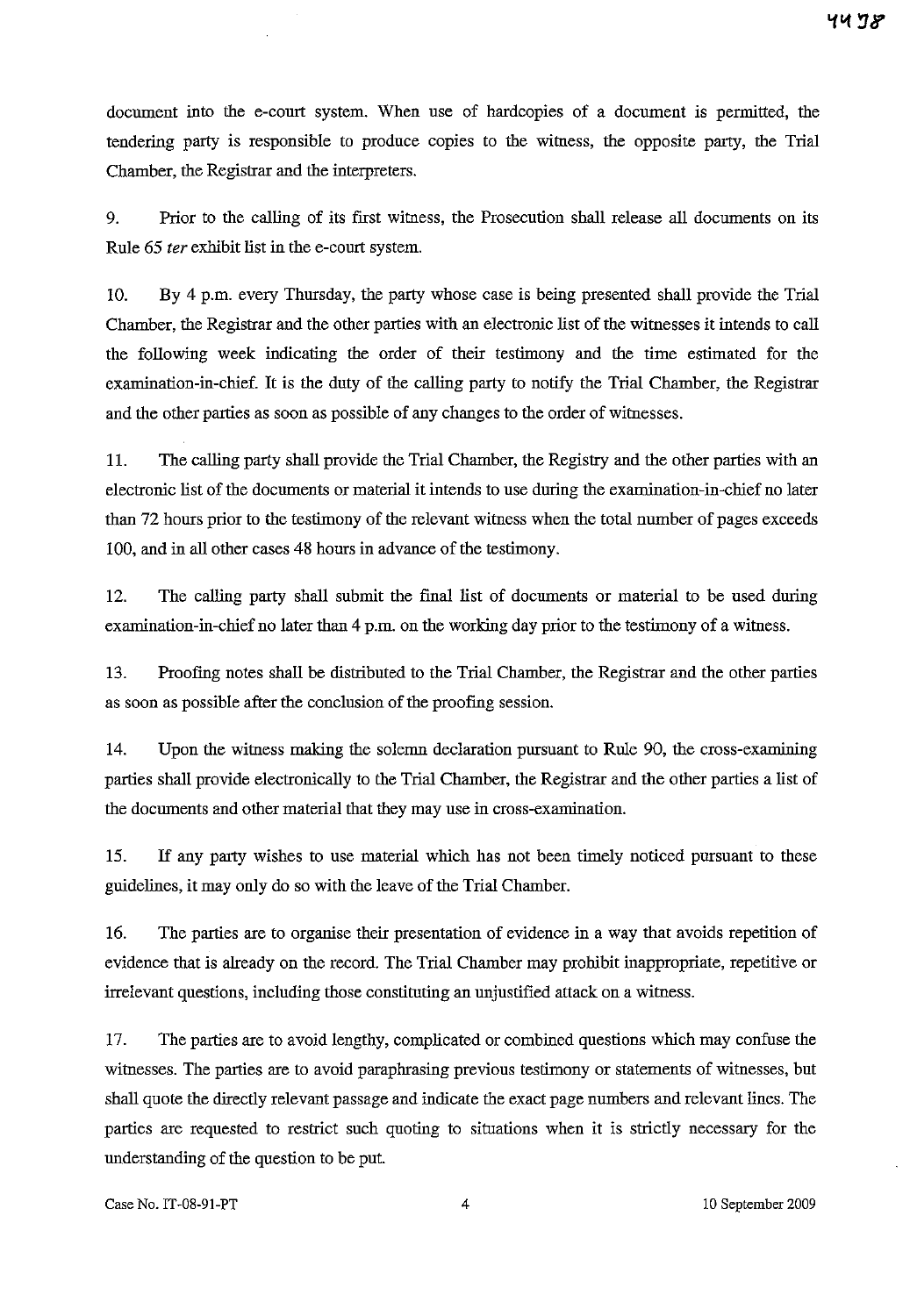18. A prior statement of a witness may be nsed to refresh the witness' recollection regardless of whether the statement has been admitted into evidence.<sup>2</sup> The Trial Chamber may consider the means and circumstances by which the memory was refreshed when assessing the reliability and credibility of the witness' testimony.

19. The Trial Chamber will supervise and regulate the length of the examination-in-chief of a witness taking into consideration the time indicated by the relevant party. In the interest of a fair and expeditious trial and unless specifically stated herein, the Trial Chamber will allow the crossexamining parties the same amount of time in total for cross-examination of a *viva voce* witness as that allotted for examination-in-chief. A party may be allotted more time upon the showing of good cause for its request.

20. Pursuant to Rule 90(H)(ii), the cross-examining party is required to put to a witness, who is able to give evidence relevant to the case for that party, the nature of its case that is in contradiction to the witness's evidence. In accordance with the practice of the Tribunal, the Trial Chamber interprets the rule to mean that the cross-examining party is required to put the substance of the contradictory evidence and not every detail that the party does not accept.<sup>3</sup>

21. It is recalled that this Tribuual does not recognise *tu quoque* as a valid defence and has accepted, but only to a very limited extent, evidence relating to crimes allegedly committed by other parties to the conflict. 4

22. A cross-examining party may put to a witness the evidence obtained from a previous witness provided that the identity of that witness is not given. Parties are reminded not to ask witnesses to comment on the credibility of other witnesses.

23. Any re-examination of a witness is to be strictly limited to the questions raised during the cross-examination.

24. A witness called to testify under Rule 92 *ter* must attest at the hearing that his written statement or the transcript of his prior testimony accurately reflects the witness's declaration and what the witness would say if examined.

<sup>2</sup>*Prosecutor* **v.** *Enver* Hadžihasanović *and Amir Kubura,* **Case No. IT -Ol-47-AR73.2, Decision on interlocutory appeal relating to the refreshment of the memory of a witness, 2** April 2004, **p. 2;** *Prosecutor* **v.** *Blagoje* Simić *et al.,* **Case No.**  IT-95-9-AR73.6 & IT-95-9-AR73.7, Decision on Prosecution interlocutory appeals on the use of statements not admitted into evidence pursuant to Rule *92his* as a basis to challenge credibility and to refresh memory, 23 May 2003, paras 18, 20.

*Prosecutor* **v.** *Radoslav* Brđanin *and Momir* Talić, **Case No. IT-99-36-T, Decision on "Motion to declare Rule**  90(H)(ii) void to the extent it is in violation of Article 21 of the Statute of the International Tribunal" by the Accused Radoslav Brđanin and on "Rule 90(H)(ii) submissions" by the Accused Momir Talić, 22 March 2002, para. 14.